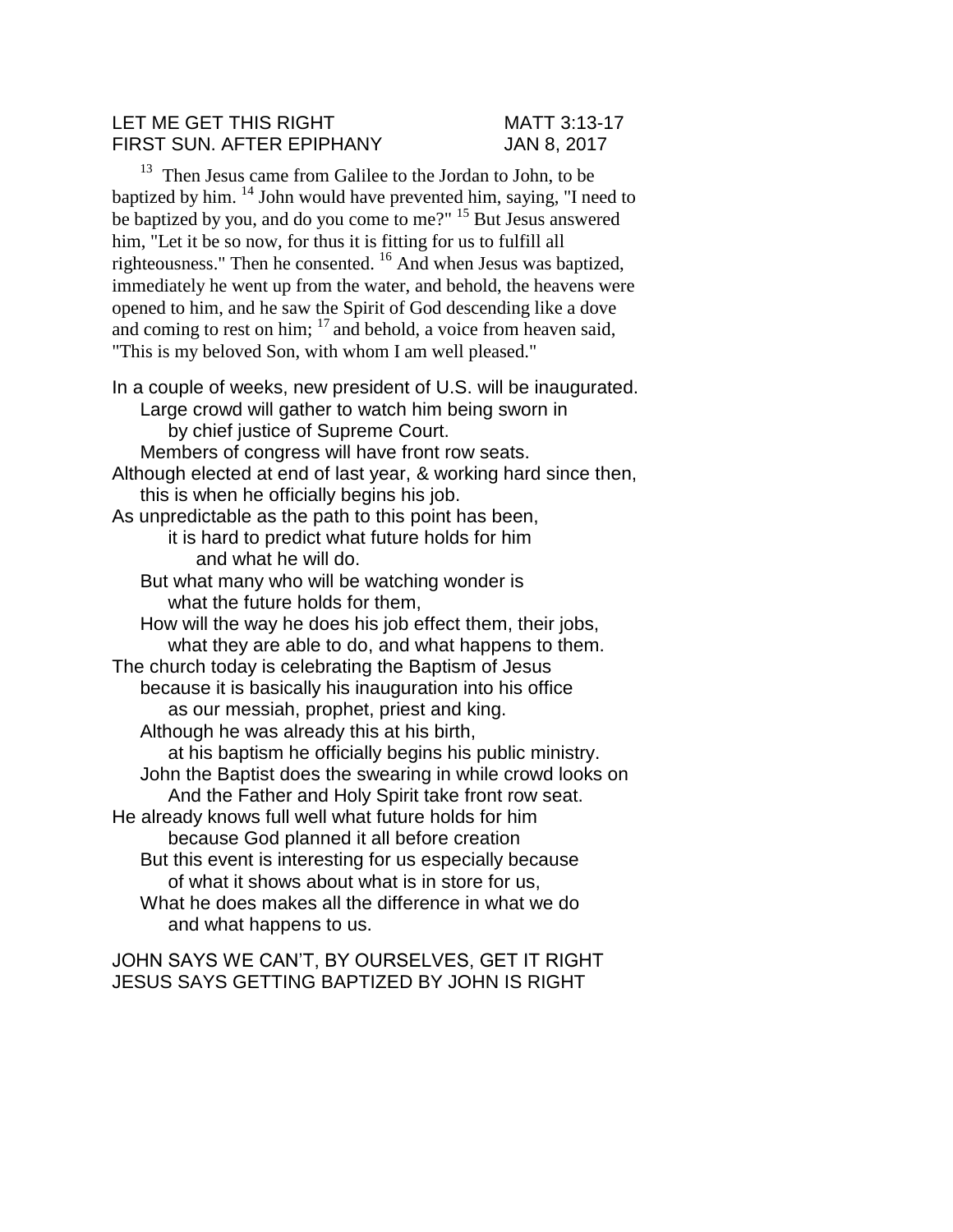## THE FATHER SAYS WHAT IS DONE BY JESUS IS RIGHT

JOHN SAYS WE CAN'T, BY OURSELVES, GET IT RIGHT  $13$  Then Jesus came from Galilee to the Jordan to John, to be baptized by him.  $^{14}$  John would have prevented him, saying, "I need to be baptized by you, and do you come to me?"

If you are going to give a room a fresh coat of paint, first thing to do is put masking tape on edges & outlets. Some think: Oh, I can just be really careful & not drip but that is foolish. Even when careful, is always clean up. This is why long before John, Jews had ritual washings prescribed by God to remind them no matter how careful they were to do right, they still needed to clean up before they were presentable to a Holy God. But still, washing John was doing was something new. He was not preaching people should wash themselves but that they needed to be washed by another. Our problem is like that spot on your back you can't reach. or like one dirty hand that can't wash just by itself. This time of year we are reminded to wash hands often to keep germs that are everywhere from getting into us and making us miserably sick. As long as we live in this world, the disease of sin is constantly getting in all the cracks of our broken lives making us miserable and sick in heart and mind, with guilt, fear, despair and, worse yet, ending in loss of faith and death unless we are constantly washed clean by forgiveness. So even John the Baptist, who calls others to repent of sins and is used by God to wash away those sins, knows "I myself need to be washed." We must say the same. No matter how careful we are how much we say to self, "Let me get this right" this time, we must confess daily that we need to be washed. Not only our hands need washing because of what we do but our mouths need to be washed out and our minds need to be washed clean of what gets stuck in its cracks. But now even John is surprised by something new that is added to the washing.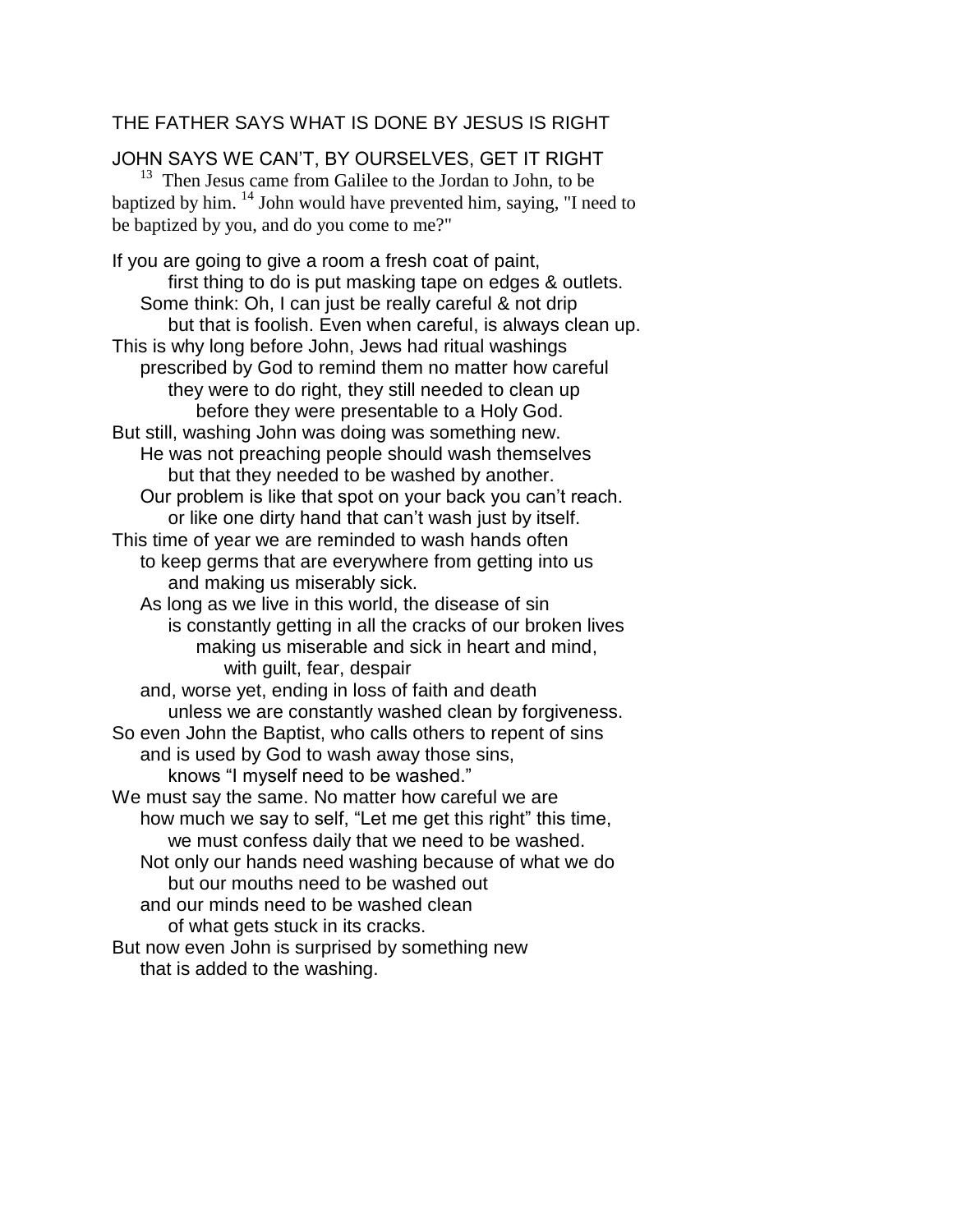## JESUS SAYS GETTING BAPTIZED BY JOHN IS RIGHT

 $15$  But Jesus answered him, "Let it be so now, for thus it is fitting for us to fulfill all righteousness." Then he consented.

Jordan river, where John was baptizing, was pretty muddy, not necessarily place to come to get physically clean. But picture all the spiritually filthy people John washed there. If several people need to take bath in same water, the way it was commonly done in the old days, it made sense for the cleanest to go first, dirtiest last. So Pharisees refused to be baptized by John; they weren't about to get in with all those dirty people. But now Jesus comes to be baptized, and John says "Let me get this right, you want to be baptized by me?" You are cleaner than all of us. But this is exactly why Jesus comes to be baptized, He is like a sponge soaking up all the dirty water in our lives, like a filter, taking the dirt into himself. Later Peter, like John, thought it was not right that Jesus should die on the cross like a criminal. But that too was a necessary part fulfilling all righteousness, Righteousness is simply doing what God says must be done, and Jesus' taking our place is what must be done in order to fulfill our righteousness for us. This is why he was born, lived and died as one of us. He came to do for us everything we fail to do perfectly. His perfect obedience included the powerful things he did and also the things he passively experienced with us, including his humble birth, baptism and death. So this is part of his immersing himself in our lives. As a kid, I took swimming lessons, which I was never good at. Some instructors stood on side, telling us what to do, which is hard to hear when you are sinking under water, but others got into the water with us and held on to us, so we didn't have to be afraid of drowning. In Jesus' baptism, he gets in with us, and in our baptism, he holds on & embraces us So, as Paul writes in Epistle to Romans, everything that happens to him happens for us. He does things for us, but also takes us with him. This is also true of what happens next.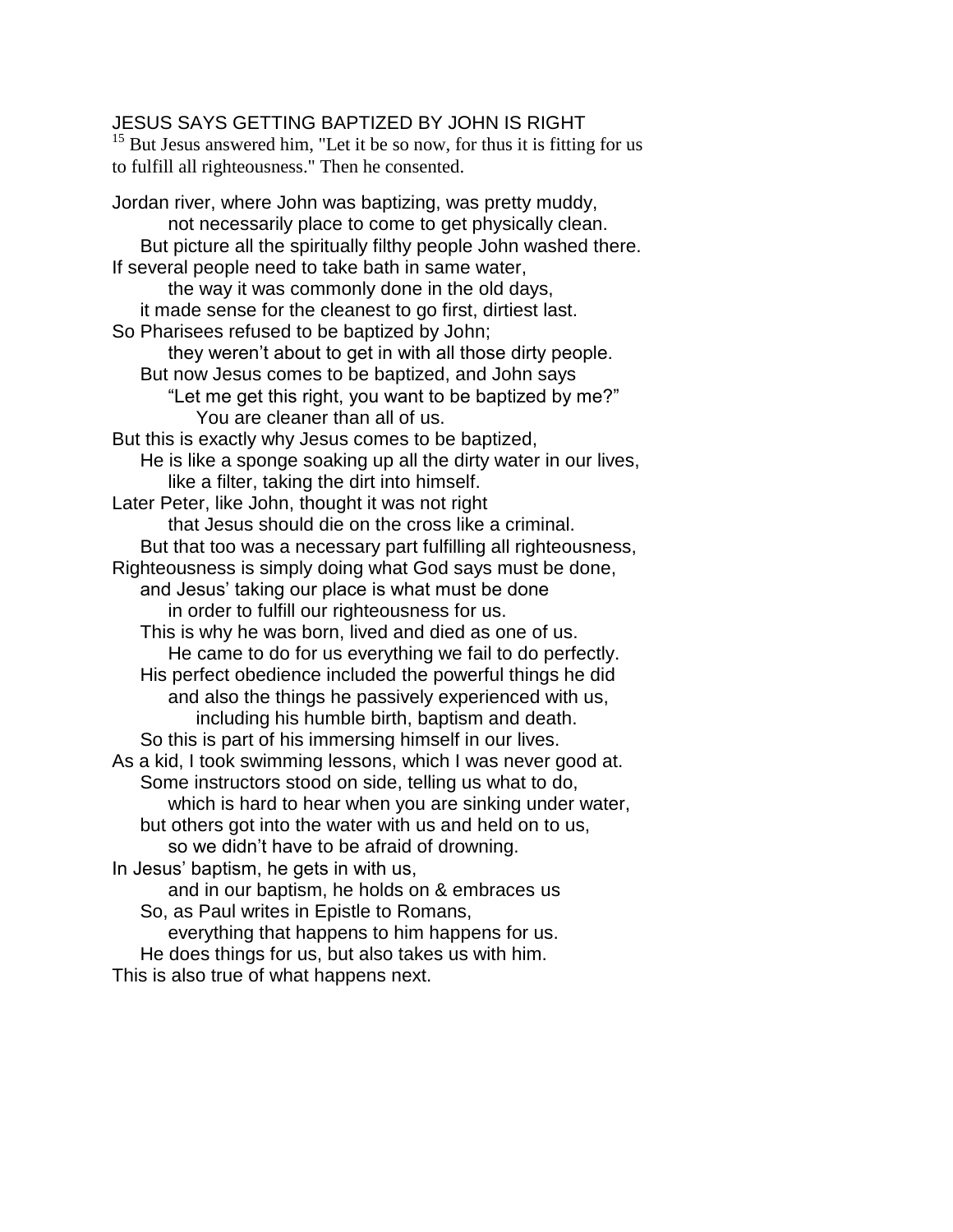# THE FATHER SAYS WHAT IS DONE BY JESUS IS RIGHT

<sup>16</sup> And when Jesus was baptized, immediately he went up from the water, and behold, the heavens were opened to him, and he saw the Spirit of God descending like a dove and coming to rest on him;  $17$  and behold, a voice from heaven said, "This is my beloved Son, with whom I am well pleased."

You may remember, 8 years ago, Nobel Peace prize was given to Obama at beginning of his presidency, recognizing not just what he had done but what he was expected to do. Here, at inauguration of Jesus' ministry, Father speaks approval not just of what Jesus has done but what he will do, John does not need to wonder. He is getting it right, both in baptism and in bloodbath on the cross. He is making peace between God and man by his being both perfect God and lowly man. Season of Epiphany is all about revealing who Jesus is. He is God, united with the trinity, beloved son of the Father and intimately connected with the Holy Spirit at same time his baptism shows he is true man with us. This is why this inauguration isn't just about him but about us. Now, because of our being united with him in baptism, what Father speaks to him he is also speaking to us. God's word makes us children who have his gracious love and also an inheritance in heaven. God puts his Spirit on us to give us certain faith in God, His power working in us to obey, and confident peace. John later says he knew he got it right about Jesus when he saw sign of the Holy Spirit coming down on him. God has also given sign to make us sure Jesus is with us, it is his sacraments, Baptism & Holy Communion Through these, God lets me get this righteousness; because of all Jesus did uniting himself with me in baptism at start of his ministry & death at end of his ministry, he fulfilled righteousness. So I can see what is coming for me as well. I am made righteous by faith in him and am also made, through faith in him, to live righteously with him.